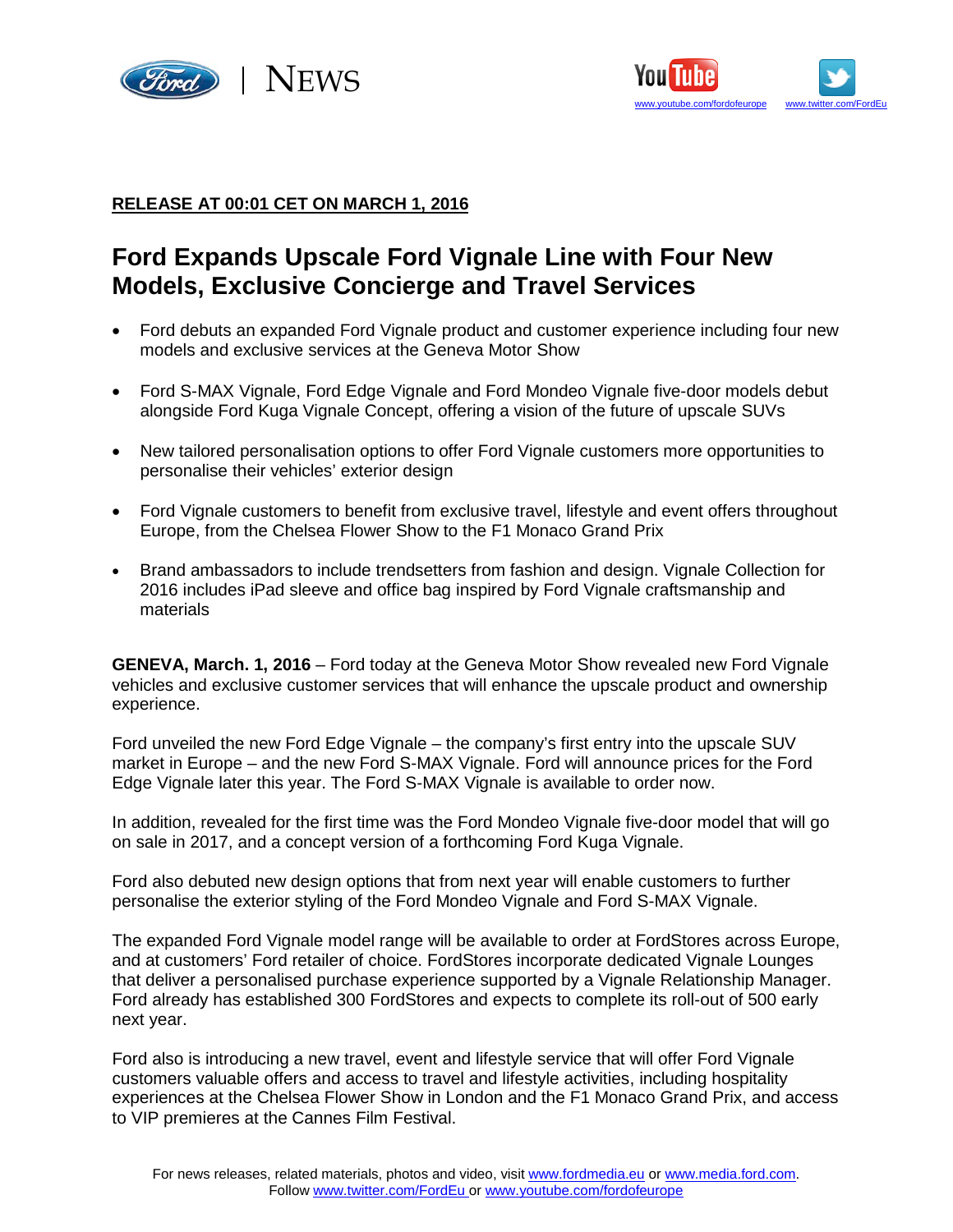"Our customers have high aspirations, and they want more from Ford. On some vehicles, our top-of-the-line Titanium specifications make up 70 per cent of all sales," said Jim Farley, Chairman and CEO of Ford of Europe. "With Ford Vignale, we can offer them the absolute best of Ford in terms of luxury and personal service. That's why we are expanding from Ford Mondeo Vignale to our flagship products Edge and S-MAX, with Kuga to come soon after."

The first Ford Vignale brand ambassadors – trailblazers from the worlds of fashion, design arts and technology who will feature in the Ford Vignale online media, print media and digital film launch campaigns – are revealed as:

- Joe Casely-Hayford OBE and Charlie Casely-Hayford the British father and son team behind the Casely-Hayford fashion label, and designers to the stars
- Kai Petermann a German designer, digital influencer and founder of online blog stilsucht.de

## **Ford Vignale model range grows stronger**

Ford is showing the Ford S-MAX Vignale at Geneva in the exclusive pearlescent-metallic Vignale Milano Grigio exterior colour and in Vignale White Platinum.

The Ford Edge Vignale is shown in a rich metallic brown Vignale Ametista Scura colour, and also in Vignale White Platinum. Both vehicles deliver the signature Ford Vignale hexagonal upper grille design with dark matte finish and polished aluminium surround.

Carefully executed exterior detailing enhances exclusivity, and includes the Ford Edge Vignale's bespoke chrome-finish foglamps; the aluminium, Vignale-embossed wrap-around applique of the Ford S-MAX Vignale's rear liftgate; and 19-inch polished aluminium wheels for both models.

The premium character of the Ford S-MAX Vignale and Ford Edge Vignale interiors is heightened with hexagonal-quilted Windsor leather featuring prominent tuxedo-style stitching for the seats and door interiors, offered in light Cashmere or dark Ebony colours. Ebony leather extends to the central armrest and storage console, and to the instrument panel, which features a woven aluminium applique on the passenger side.

The new Ford Vignale Mondeo model in five-door bodystyle is presented for the first time, following the Ford Mondeo Vignale four-door and wagon models that launched last year. Ford Mondeo Vignale and Ford S-MAX Vignale customers will be offered further customer tailored personalisation options including dark alloy wheels and foglamp surrounds, and exteriors without additional chrome detailing, which are on show for the first time in Geneva.

"Ford Vignale design exudes sophistication and premium sportiness," said Joel Piaskowski, director, Design, Ford of Europe. "For customers, Ford Vignale is a more individualistic way to enjoy luxury and express your style."

The Ford S-MAX Vignale, Ford Edge Vignale and Ford Mondeo Vignale will feature as standard the [SYNC 3 communication and entertainment system](https://media.ford.com/content/fordmedia/feu/en/news/2016/02/20/_i-need-a-coffee--drivers-just-say-the-word-to-find-cafes--fuel-.html) that delivers faster performance and features a redesigned 8-inch touch screen that enables pinch and swipe gestures for the first time.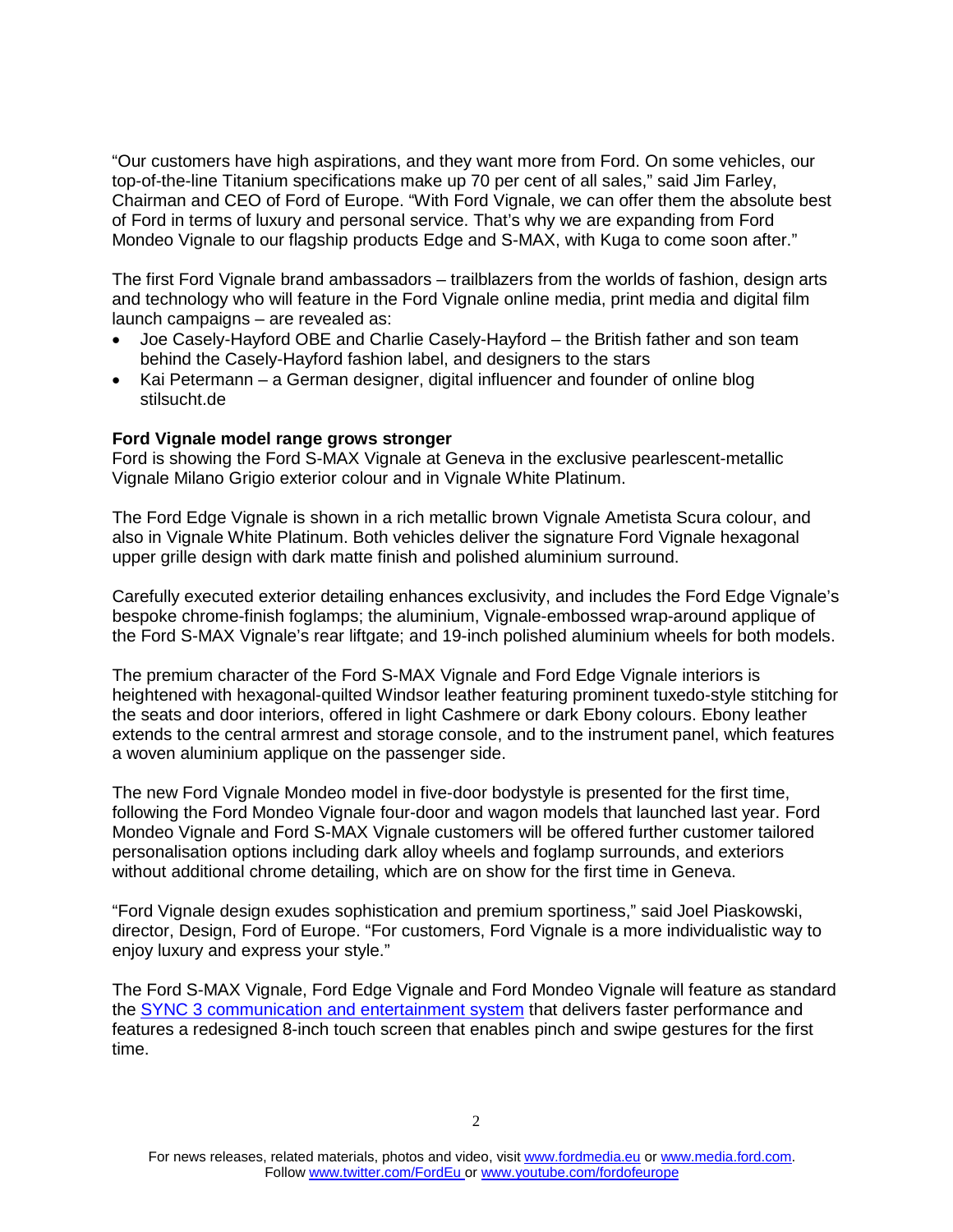Simply by pushing a button and saying "I need a coffee," "I need petrol," and "I need to park," drivers can find nearby cafés, petrol stations or car parks, as well as locate train stations, airports, and hotels. The system then guides the driver to the selected destination via the navigation.

Further sophisticated technology includes [Ford Active Noise Control,](https://www.youtube.com/watch?v=rRbMnCtxvXo)\* which uses three microphones strategically placed throughout the cabin to monitor engine noise in the interior, and directs opposing sound waves through the audio system to cancel out engine noise and improve cabin ambience. Powerful, fuel efficient engine options include Ford's 210 PS bi-turbo 2.0-litre TDCi diesel.

## **Ford Kuga Vignale Concept: the future of SUVs**

The Ford Kuga Vignale Concept offers an insight into the future of Ford upscale SUVs in Europe, using as a starting point the [Ford Kuga mid-size SUV](https://media.ford.com/content/fordmedia/feu/en/news/2016/02/20/ford-unveils-advanced--sporty-and-efficient-new-kuga-suv-with-sy.html) that is making its European motor show debut in Geneva.

The Ford Kuga Vignale Concept is presented in Vignale Palazzo Pearl – a unique mother of pearl-inspired exterior colour – and finished with tarnished dark paint effect for the front and rear skid plates, foglamp surrounds and door appliques, and with gloss black lower grille and foglamp inserts.

The Ford Kuga Vignale Concept interior features a unique leather treatment for the seats, doors and instrument panel featuring bespoke tuxedo stitching, with leather extending to the boot floor and tailgate interior.

Window pillar interiors and headliner are enriched with Alcantara material that offers a suedeeffect; the glovebox and armrest storage console are flock-lined; and the centre console offers a premium Opale dark grey pearl-effect finish.

Almost 4-in-5 of the record 102,000 Kugas sold in 2015 were high-specification Titanium models, indicating high demand for luxury variants in the SUV segment that is predicted by industry sales analyst IHS to increase to account for 27 per cent of all vehicle sales in Europe by 2020, from 20 per cent in 2014.

"Our Ford Kuga Vignale Concept speaks directly to the growing trend for luxury SUVs and represents the very best of Ford with premium design, materials and craftsmanship," said Roelant de Waard, vice president, Marketing, Sales & Service, Ford of Europe. "We see great potential to extend the top end of our Ford product range and offer a special experience that meets the growing expectations of our customers."

## **Travel in style**

Ford Vignale customers value experiences and consider time the ultimate luxury. Ford will offer a dedicated service to help customers across Europe efficiently arrange exclusive travel and lifestyle experiences.

Delivered in partnership with Total Management – a global event, lifestyle and travel agency – the service will offer a carefully selected collection of experiences to Ford Vignale customers. These will include breaks at luxury venues including the Relais & Châteaux Mas de Torrent in Girona, Spain, and Grayshott Spa and Hotel in the U.K.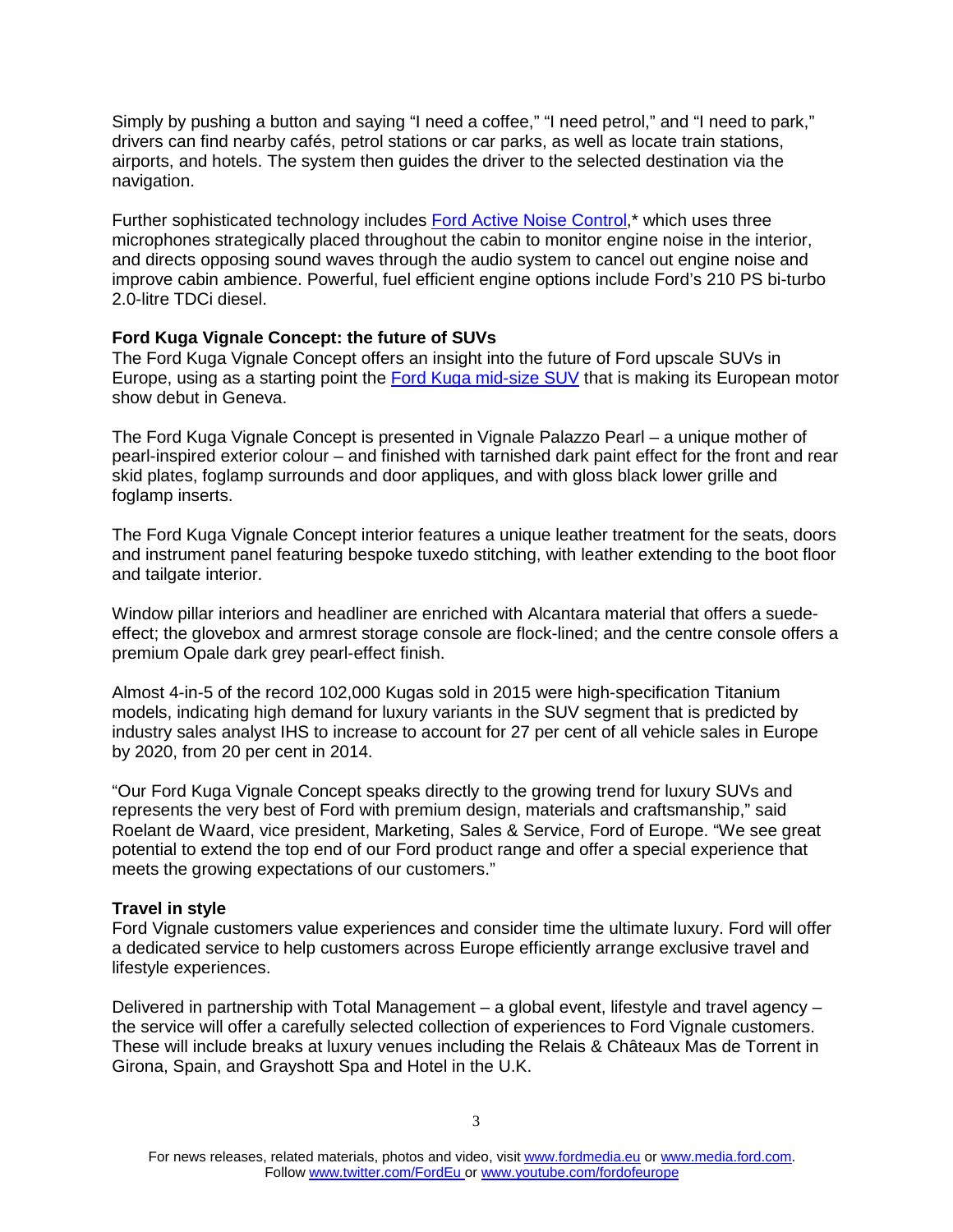Exclusive offers for theatre, music and sporting events including French Open tennis also will be offered. Ford will keep customers informed about the latest exclusive travel and lifestyle opportunities via a monthly email update, launching across Europe this month.

Additional customer benefits offered by Ford Vignale include the Vignale Service smartphone app for Apple and Android™ operating systems. The app delivers a direct link to online lifestyle content from the Vignale Magazine, in addition to offering driving tips and information; a dealership locator; and GPS-enabled services including Ford Vignale Park Me, fuel stations locator, and a one-touch connection with emergency services or Ford Vignale One Call.

## **Ford Vignale Ambassadors revealed**

The new Ford Vignale Ambassadors and stars of the Ford Vignale launch campaign are leaders in their fields and reflect Ford's passion for contemporary design and high-quality craftsmanship.

Joe and Charlie Casely-Hayford are father and son fashion designers at the forefront of menswear with the Casely-Hayford's brand. The Casely-Hayford's are the first actively coworking father-and-son team to make a breakthrough in high fashion and between them have styled for the musicians including Lou Reed, Nas, Sam Smith, The Clash, The xx and U2. Joe Casely-Hayford was in 2007 appointed an Officer of the Order of the British Empire, for services to the fashion industry.

Kai Petermann is a Berlin-based founder and creative director of "stilsucht.de", a leading German interior design online destination. One of Germany's biggest digital influencers, Petermann's blog focuses on design discoveries, lifestyle ideas and technologies. Ford will announce further Ford Vignale Ambassadors joining the programme later this the year.

"We chose to work with Ford Vignale because we felt there was a strong brand synergy," Joe Casely-Hayford said. "We liked the idea of combining craftsmanship with innovation, and technology with tradition. We love the attention to detail."

## **Signature Vignale Collection**

The 2016 Vignale Collection brings together a portfolio of designs created by Ford Vignale designers and inspired by the distinctive craftsmanship and upscale materials found in Ford Vignale models. Available to experience and order at Vignale Lounges and via a [dedicated](http://www.vignalecollection.com/)  [online store,](http://www.vignalecollection.com/) the Vignale Collection includes a handmade leather iPad sleeve and office bag that reflect the distinctive Ford Vignale grille and quilted pattern of the handcrafted seats.

Also presented is a power bank trimmed in high quality leather; a Vignale leather writing set with an exclusively designed LAMY Vignale fountain pen and ball pen; a leather sleeve for travel documents; and a wallet and leather sunglasses holder. In addition, the Vignale Collection for the first time offers a new range of soft leather-trimmed notebooks.

# # #

\*Selected powertrains only

Android is a trademark of Google Inc.

*About Ford Motor Company*